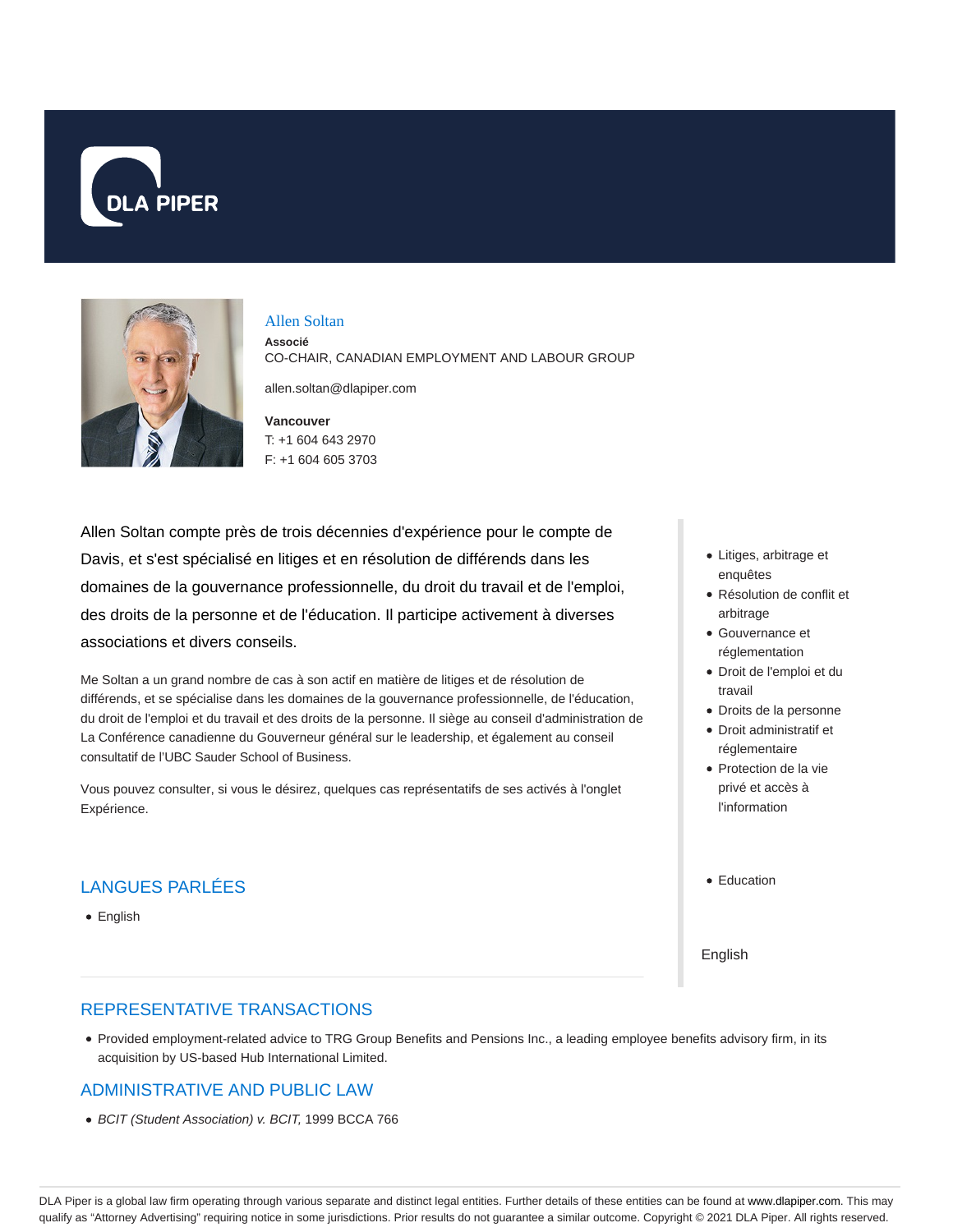- BCIT (Student Association) v. BCIT, 2000 BCCA 62
- BCIT (Student Association) v. BCIT, 2000 BCCA 496, 192 D.L.R. (4th) 122, leave to appeal to SCC dismissed [2000] S.C.C.A. 564 (April 20, 2001)
- BCIT (Student Association) v. BCIT, 2000 BCCA 684
- Day v. Organization of Chartered Professional Accountants of British Columbia, 2018 BCCA 495
- Organization of Chartered Professional Accountants of British Columbia v. Nordine, 2016 BCSC 1283; rev'd Organization of Chartered Professional Accountants of British Columbia v. Nordine, 2017 BCCA 103, leave to appeal to SCC dismissed (August 17, 2017)

### EMPLOYMENT AND LABOUR

- Re Andromeda Productions Ltd. and International Alliance of Theatrical Stage Employees and Moving Picture Machine Operators of the United States and Canada, Local 891 (2001), 94 L.A.C. (4th) 405, 2001 CLB 11893 (McPhillips)
- Board of School Trustees of School District No. 46 (Sunshine Coast) and Sunshine Coast Teachers' Association (25 November 1992), Vancouver CA015904 (BCCA)
- Board of School Trustees of District No. 46 (Sunshine Coast) v. Sunshine Coast Teachers' Association (1997), 36 B.C.L.R. (3d) 237 (CA), leave to appeal to SCC dismissed, [1998] 1 S.C.R. vi (note)
- British Columbia Principals' & Vice-Principals' Association and British Columbia Public School Employers' Association (Severing Grievance) No. 2, 2005 BCCA 118, (2005), 40 B.C.L.R. (4th) 19 (CA)
- Mitchell v. Paxton Forest Products Inc., 2002 BCCA 532
- Randhawa v. Pepsi Bottling Group (Canada) Co., 2006 BCCA 273
- Re School District No. 73 (Kamloops/Thompson) and Canadian Union of Public Employees, Local 3500 (Ault) (2006), 156 L.A.C. (4th) 171, 2006 CLB 13029 (Dorsey)
- Yukon Energy Corporation and Public Service Alliance of Canada (unreported, 2013)
- Yukon Energy Corporation and Public Service Alliance of Canada (unreported, 2015)
- Yukon Energy Corporation and Public Service Alliance of Canada (unreported, 2018)

#### HUMAN RIGHTS

- Gichuru v. Law Society of British Columbia (No. 2) (Case No. 1645), 2006 BCHRT 201 (+ correction 25 April 2006), (2006), CHRR Doc 06-245
- Gichuru v. Law Society of British Columbia (No. 3) (Case No. 1645), 2006 BCHRT 402, (2006), CHRR Doc 06-542
- Gichuru v. Law Society of British Columbia (Case No. 5564), 2008 BCHRT 215, (2008), CHRR 08-332
- Gichuru v. Law Society of British Columbia (No. 2) (Case No. 5564), 2008 BCHRT 344, (2009), CHRR Doc 08-557
- Gichuru v. Law Society of British Columbia, 2010 BCSC 522, (2010), CHRR 10-1242
- Gichuru v. Law Society of British Columbia, (2010) 297 B.C.A.C. 115, 2010 BCCA 543, (2010) CHRR Doc 10-3557
- Gichuru v. Law Society of British Columbia (No. 6) (Case No. 1645), 2009 BCHRT 360; (2009), CHRR D/305
- Handfield v. North Thompson School District No. 26 (1995), 25 CHRR D/452, (1995) 95 CLLC 145146 (BCHRC)

### DIPLÔMES

#### Admissions au Barreau

- British Columbia, 1984
- Yukon, 2013

#### Reconnaissance

Best Lawyers in Canada (Administrative and Public Law), 2015-2022; (Alternative Dispute Resolution), 2017-2022